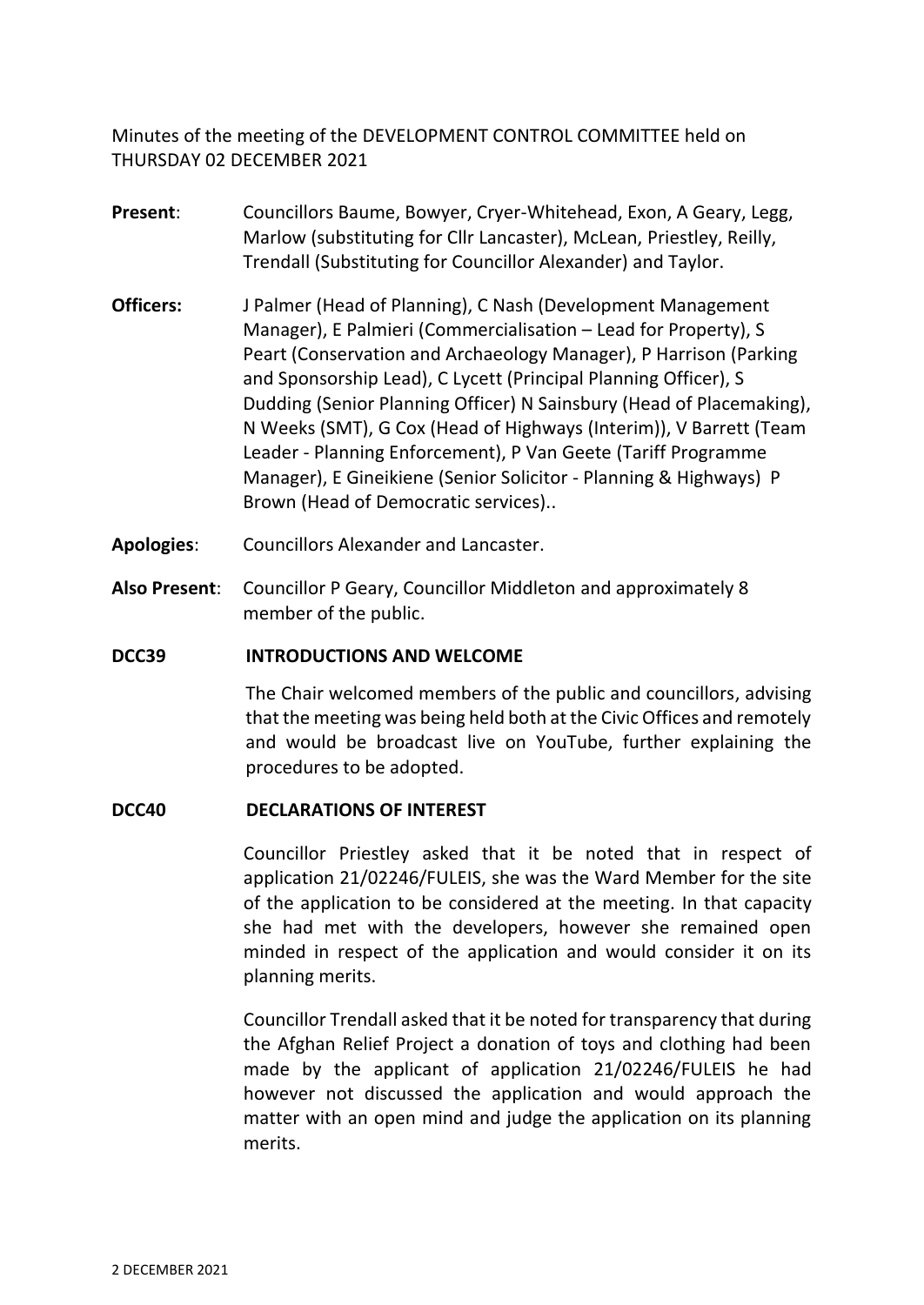Councillor Baume asked that it be noted that in respect of application 21/02246/FULEIS, she was previously the Cabinet Member for the Economy. In that capacity she had met with the developers, however she remained open minded in respect of the application and would consider it on its planning merits.

Councillor Taylor asked that it be noted that in respect of application 21/02246/FULEIS, he had previously expressed a view at the Cabinet Advisory Group for Planning that he favoured High Density Living, starting with the redevelopment of Central Milton Keynes, however he was not predisposed in favour of the application and remained open minded in respect of this application and would consider it on its planning merits.

Councillor Marlow asked that it be noted that in respect of application 21/02516/DISCON, she was the Ward member for the site, she had registered to speak in objection to the application and would therefore step down from the Committee during consideration of the Item.

Councillor A Geary asked that it be noted for transparency that he had travelled to the meeting with Councillor Marlow, who would be speaking in objection to application 21/02516/DISCON, he had however not discussed the application with her.

### **DCC41 MINUTES OF PREVIOUS MEETINGS**

RESOLVED –

That the minutes of the meetings of the Development Control Committee held on 4 NOVEMBER 2021 and 9 NOVEMBER 2021 and the minutes of the Development Control Panels held on 21 OCTOBER and 18 NOVEMBER 2021 be agreed as accurate and signed by the Chair as such, subject to;

The Minutes of Development Control Committee held on 9 November 2021 be amended to read Tuesday 9 November in the title of the minutes, and,

The Minutes of the meeting of the Development Control Committee held on 4 November 2021 be amended to include apologies received from Councillor Priestley.

### **DCC42 PUBLIC PARTICIPATION**

### **Questions**

No questions from the Public had been received.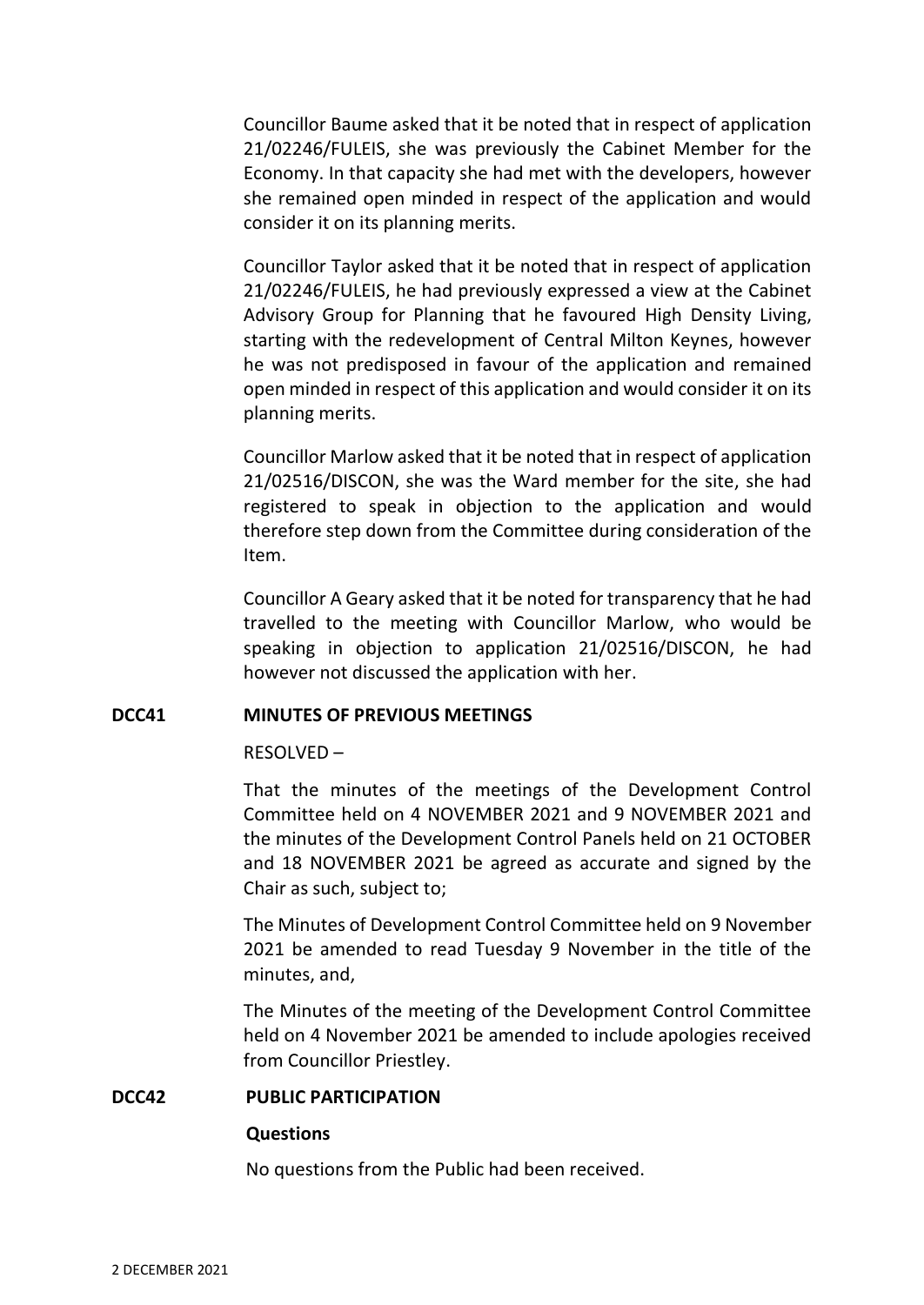### **DCC43 REPRESENTATIONS ON APPLICATIONS**

Councillor Thomas, (Central Milton Keynes Town Council), spoke in objection to application 21/02246/FULEIS, Erection of two blocks (Block A up to 34-storeys, and Block B up to 3-storeys) to the rear of Saxon Court and the refurbishment and upward extension (up to 3 storeys) to Saxon Court, to provide up to 288 residential units (built to rent and discount market rent), office employment, co-working & flexible workshop space, restaurant, café, retail and leisure space (all Use Class E), community space (Use Class F2), central public open space and associated infrastructure including hard and soft landscaping at land at Saxon Court, Avebury Boulevard, Central Milton Keynes, Milton Keynes.

Councillor Middleton spoke in support of the application.

The Applicant's Agents Mr S Eccles and Mr M Jones exercised the right of reply.

Councillor Marlow, (Loughton and Shenley Ward) and Councillor Z Nolan (Loughton and Shenley Ward), spoke in objection to application 21/02516/DISCON, Details submitted for approval to condition 6 (Watling Street/Dansteed Way) of permission ref. 18/00010/FUL, related to minor amendments at WEA Area 10-1 - 10- 3, Watling Street H3 To H4, Milton Keynes.

The Applicants Agents Mr S Taylor exercised the right of reply.

## **DCC44 PLANNING APPLICATIONS**

**21/02246/FULEIS ERECTION OF TWO BLOCKS (BLOCK A UP TO 34- STOREYS, AND BLOCK B UP TO 3-STOREYS) TO THE REAR OF SAXON COURT AND THE REFURBISHMENT AND UPWARD EXTENSION (UP TO 3-STOREYS) TO SAXON COURT, TO PROVIDE UP TO 288 RESIDENTIAL UNITS (BUILT TO RENT AND DISCOUNT MARKET RENT), OFFICE EMPLOYMENT, CO-WORKING & FLEXIBLE WORKSHOP SPACE, RESTAURANT, CAFÉ, RETAIL AND LEISURE SPACE (ALL USE CLASS E), COMMUNITY SPACE (USE CLASS F2), CENTRAL PUBLIC OPEN SPACE AND ASSOCIATED INFRASTRUCTURE INCLUDING HARD AND SOFT LANDSCAPING AT LAND AT SAXON COURT, AVEBURY BOULEVARD, CENTRAL MILTON KEYNES, MILTON KEYNES FOR MK GATEWAY LIMITED**.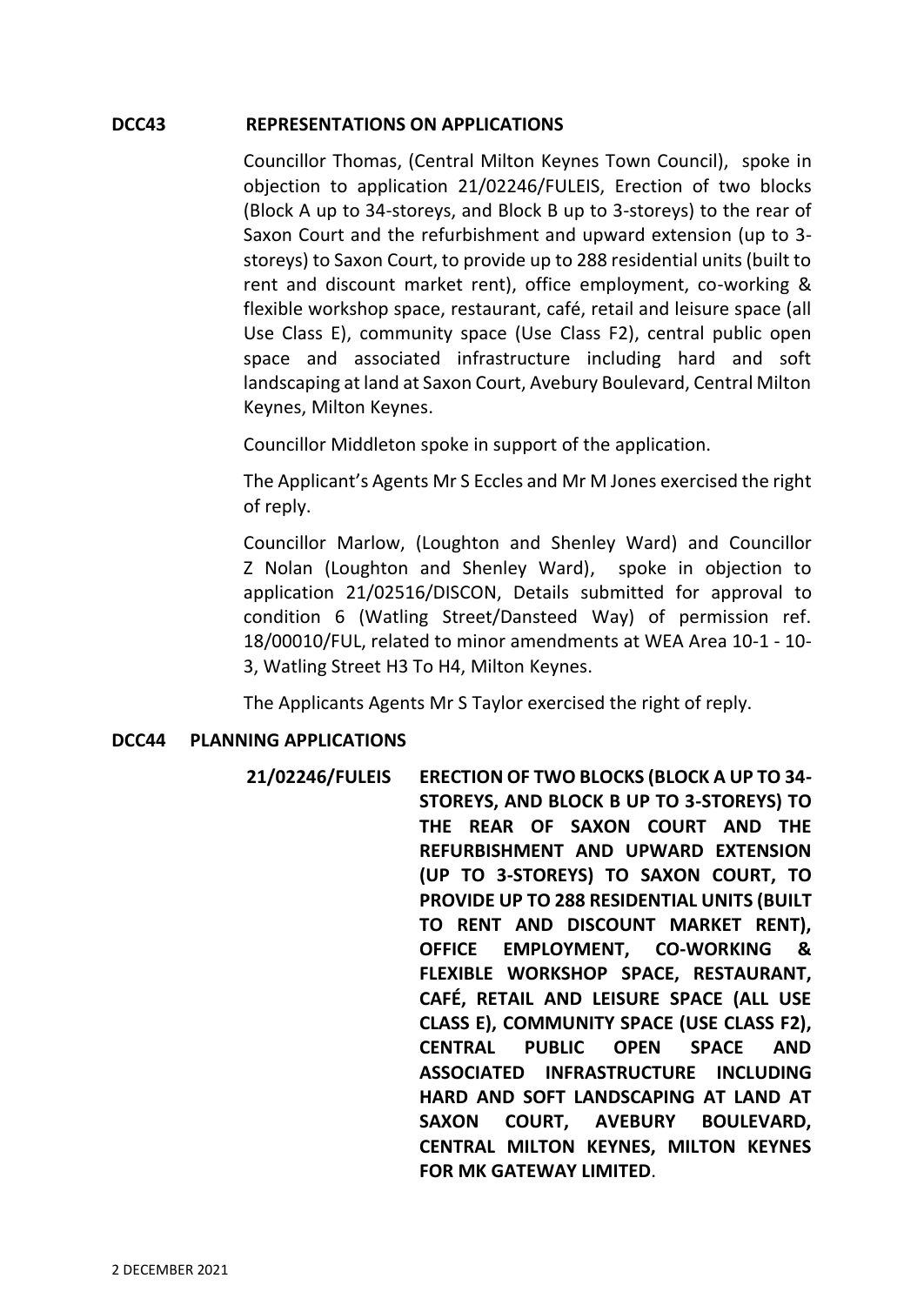The Principal Planning Officer introduced the application with a presentation.

The Committee noted that an update paper had been published.

The Committee heard that the recommendation remained to grant the application on the terms detailed within the Committee report as amended by the Published update paper.

The Committee heard from the representative of Central Milton Keynes Town Council who expressed concerns in respect of the number of new residencies being built both on the site being considered and previously approved applications in the area that all relied on street parking and suggested that the residents parking scheme needed to be amended and asked that the Committee consider the additional conditions suggested by the Town Council as detailed within the published late papers.

Councillor Middleton told the Committee that he supported the application that would provide much needed housing. He stated that he appreciated that there were likely to be concerns in respect of parking provision but believed that there were adequate public parking spaces in the area taking account of the trends for vehicle ownership that were being seen during the pandemic.

Councillor Middleton further told the Committee that, speaking as a Cabinet member, he believed the investment of £180m in Central Milton Keynes would play an important part in the post pandemic recovery being driven by Central Government.

The Applicant, having given an overview of the application, in exercising the right of reply, stated that he believed that there was adequate parking provision within the vicinity as detailed within the case officers report to Committee.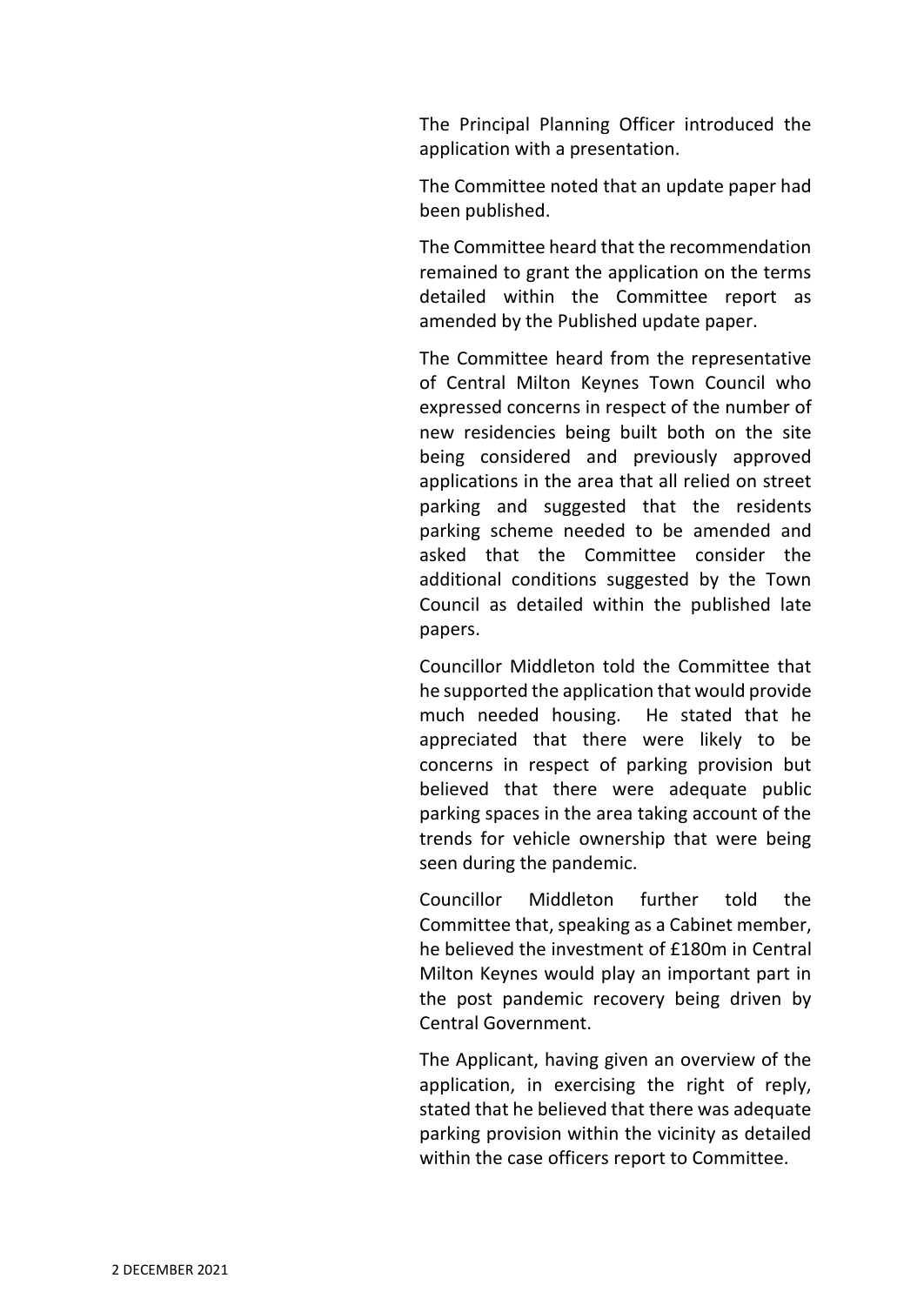Councillor Taylor stated that he was concerned that there was little detail in respect of whether the property was to be serviced apartments or long/short term leases. The Head of Planning explained the principles of 'build to rent' and 'affordable housing' as applied to the development and the definition of build to rent in PlanMK.

It was further explained that in respect of the concerns raised by the Town Council the view of Officers was that there was no evidence to justify allocating s106 funding to the resident parking scheme as the development was not believed to be likely to cause harm.

Councillor McLean, in response to comments from the applicant relating to charitable donations, asked that it be noted he had been involved in activities related to one of the charities, but had not known of the connection with the applicants. He asked that it be noted for transparency and that it would not influence his decision.

Councillor Legg, seconded by Councillor McLean, proposed that subject to the application not being called in by the Secretary of State following referral to the national Planning Casework Unit (PCU), and the completion of a section 106 (s106) agreement or Memorandum of Understanding (MoU) securing the obligations and terms set out in this report; permission be granted subject to the conditions set out in the Committee report as supplemented/modified in the accompanying written update paper together with the informative as detailed therein.

In the event that the s106 agreement/MoU is not completed within 28 days following the Committee's resolution, the Head of Planning be delegated authority to extend the period for completion of the s106 agreement, or, in consultation with the Chair and Vice Chairs, refuse permission.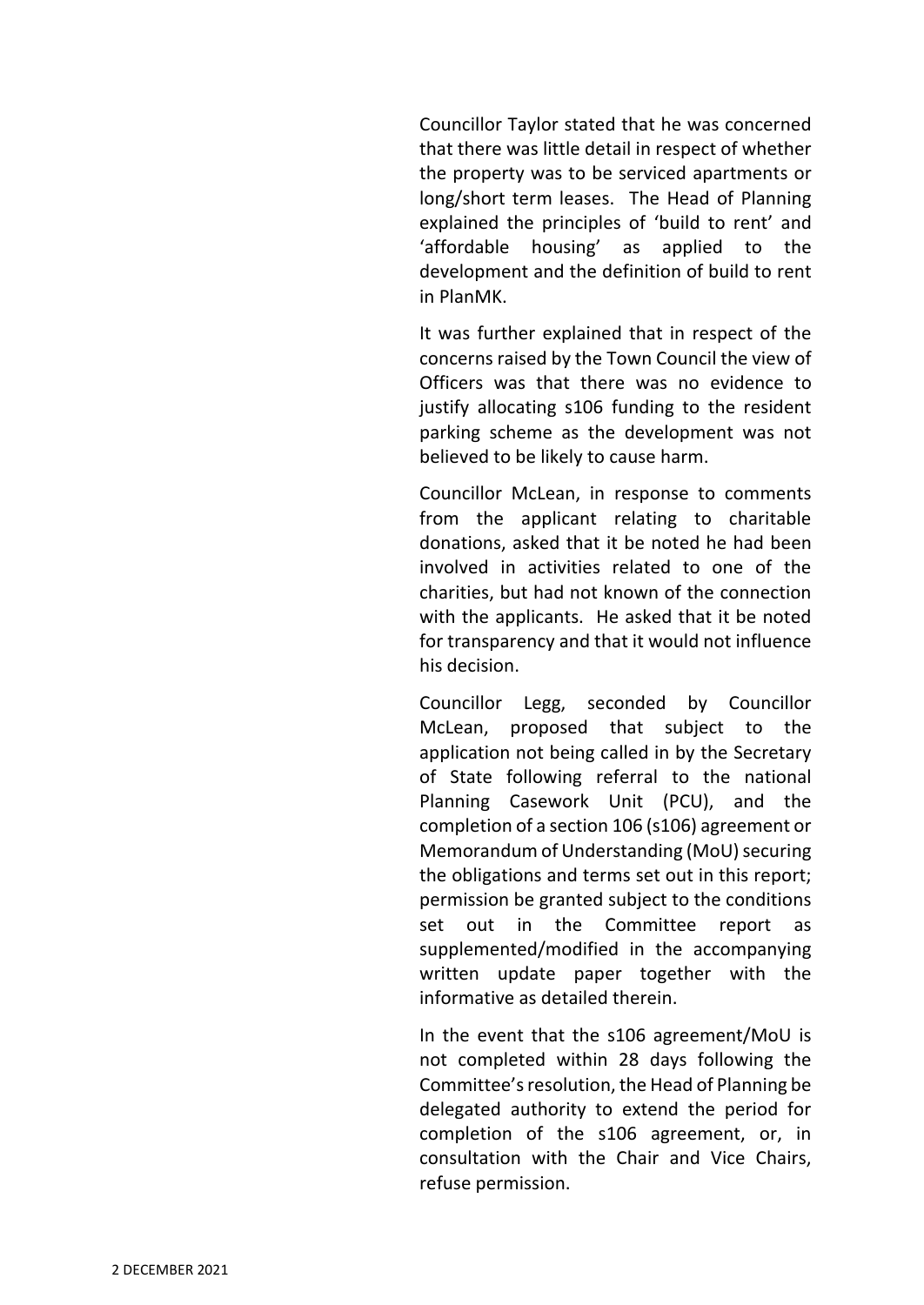Councillors A Geary and Bowyer, stated that the additional conditions suggested by Central Milton Keynes Town Council, as detailed in the published update paper, should be considered.

The Development Management Manager told the Committee that the condition in respect of the parking permit zone would not pass the tests required for a condition to be applied as there was no evidence to support the need and therefore it would be deemed as unnecessary. There was also likely to be difficulties in Planning enforcing a condition of that nature as a breach would cross into the realms of Highways Enforcement.

The Head of Highways also advised the Committee that to create a zone there would need to be a consultation process which could result in objections, therefore there would be no way to guarantee being able to discharge the condition.

It was recommended that should the Committee wish to see the parking zone created then a referral to Cabinet was the appropriate way to address the matter.

Councillor A Geary, seconded by Councillor Bowyer proposed that a condition to read, 'Prior to the first occupation of the development, a strategy for the ongoing management of the community space identified on plan SW-RSH-00- DR-A-P-00100 - Proposed GA Plan - Ground Level shall be submitted to and approved in writing by the Local Planning Authority. The strategy will set out the following: Hours of operation of the space; Management of access; Terms of public use; and Circumstances and days (if any) in which the space will be closed. The development shall thereafter be carried out in full accordance with the terms of the approved strategy and the proposed community space once completed and thereafter shall be used, managed and made accessible by the public in full accordance with the terms of the approved strategy.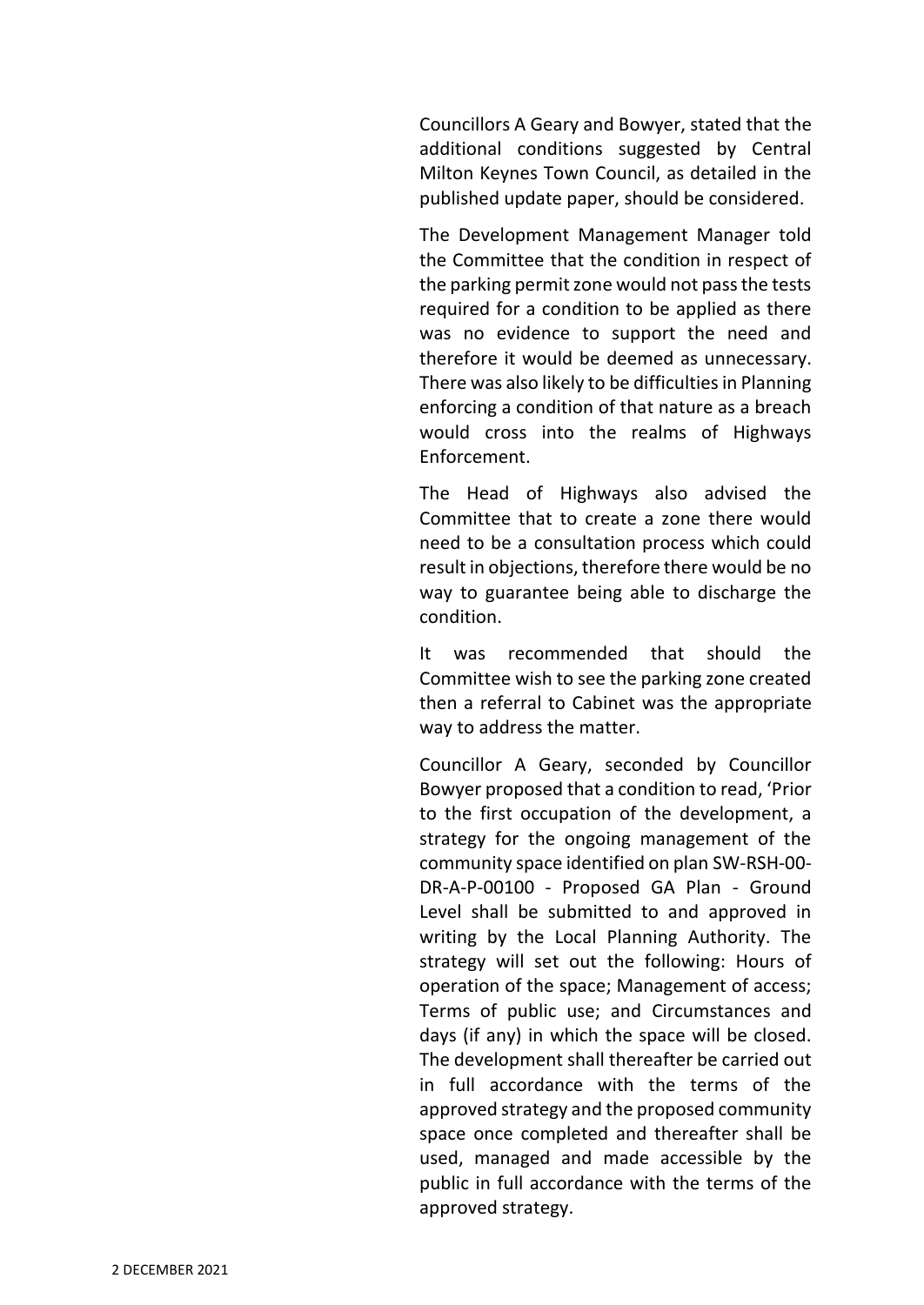Reason: To ensure adequate public benefits from the scheme are retained.' Be agreed;

And;

That a referral to Cabinet be made to request that consideration be given to establishing a new parking permit zone between South Eighth Street and South Tenth Street for the exclusive use of existing residents, prior to the first occupation of the development and for the life of the development.

On being put to the vote the motion to amend the motion to include the additional condition and make a referral to Cabinet in respect of the creation of a permit parking zone was carried unanimously.

Members of the Committee raised the following points;

- It was acknowledged that the term 'Build to Rent' was open to interpretation, to ensure residences are built to provide for the number of people moving to Milton Keynes by 2050, these units should be restricted to long term residential accommodation rather than transient occupation. There were a significant number of other properties in Central Milton Keynes which were already used for short term transient occupation.
- The requirement for a parking permit zone suggested that there should be adequate parking provision as part of the scheme.
- Relying on street parking in other 'blocks' of the centre may result in later shortage of parking if or when those blocks are developed.
- The scheme was innovative and provided a good gateway to Central Milton Keynes.
- Providing Parking and encouraging cars was not the way forward to tackle climate change.
- The inclusion of the original part of Saxon Court recognised the heritage of Central Milton Keynes.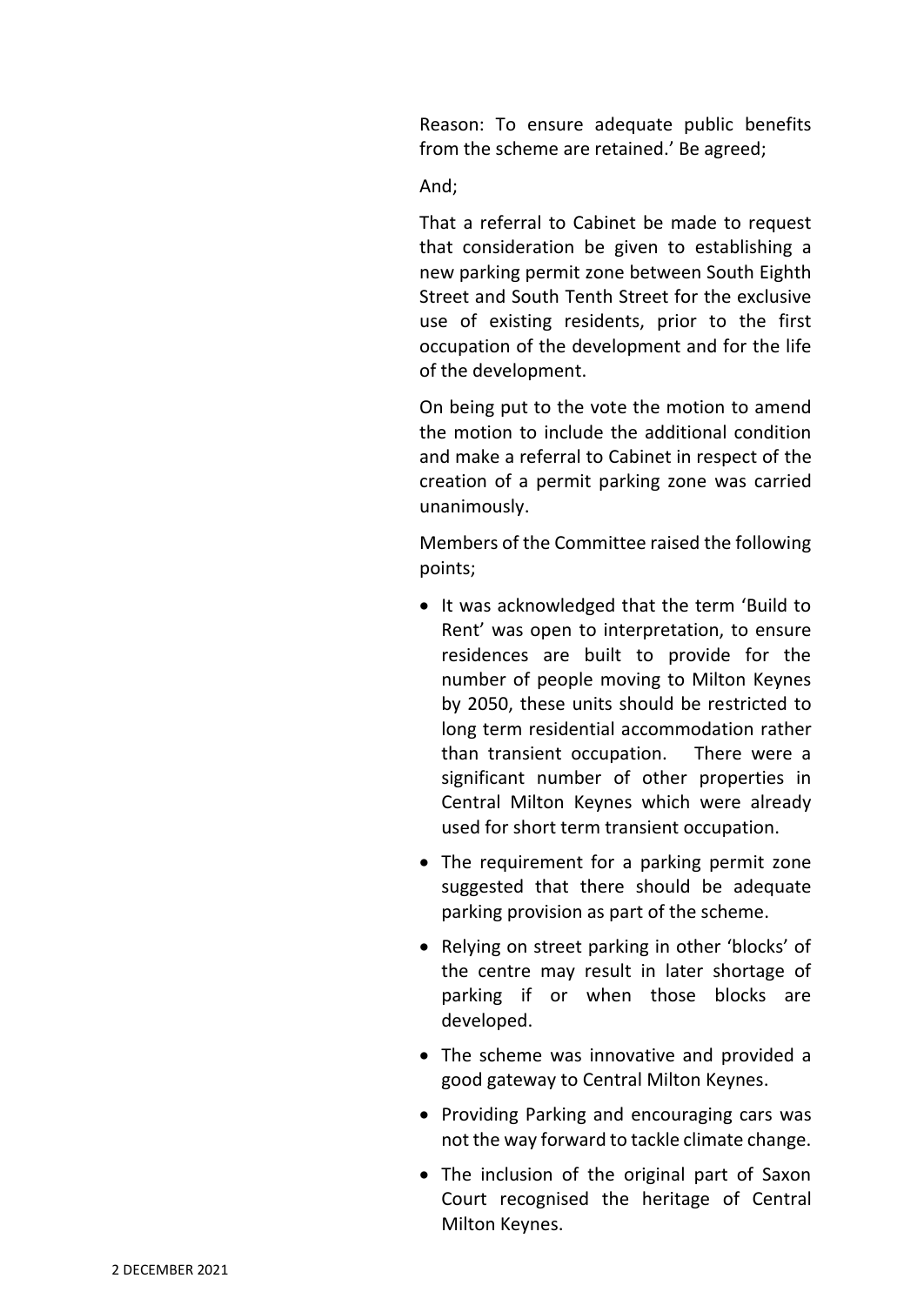- The developers had worked with the Community to address issues raised and deliver a scheme that was widely supported.
- A development of a 34-storey block was not in keeping with what Milton Keynes stands for, the founding principles having been for low rise, low density green open space.
- The development would assist in providing the government target for the provision of 100k dwellings for the Oxford – Cambridge arc.
- The part of the development referred to as 'the shed' has a 1960's industrial look about it, it was hoped that the building materials would enhance it, and the conditions in respect of building materials needed to be strictly adhered to.

The Development Management Manager told the Committee that in respect the concerns over the retention of rental properties Paragraph 7.19 of PlanMK provided assurance that the Council will retain long term control over the build to rent element of the development.

On being put to the vote the proposal to grant the application was carried with Councillors Baume, Cryer-Whitehead, Exon, Legg, McLean, Priestley, Reilly, Taylor and Trendall voting in favour and Councillors A Geary and Marlow voting against.

## RESOLVED –

1. That Planning permission be granted subject to the application not being called in by the Secretary of State following referral to the national Planning Casework Unit (PCU), and the completion of a section 106 (s106) agreement or Memorandum of Understanding (MoU) securing the obligations and terms set out in this report, and subject to the conditions set out in the Committee report as supplemented or modified in the accompanying written update paper together with an additional condition to read;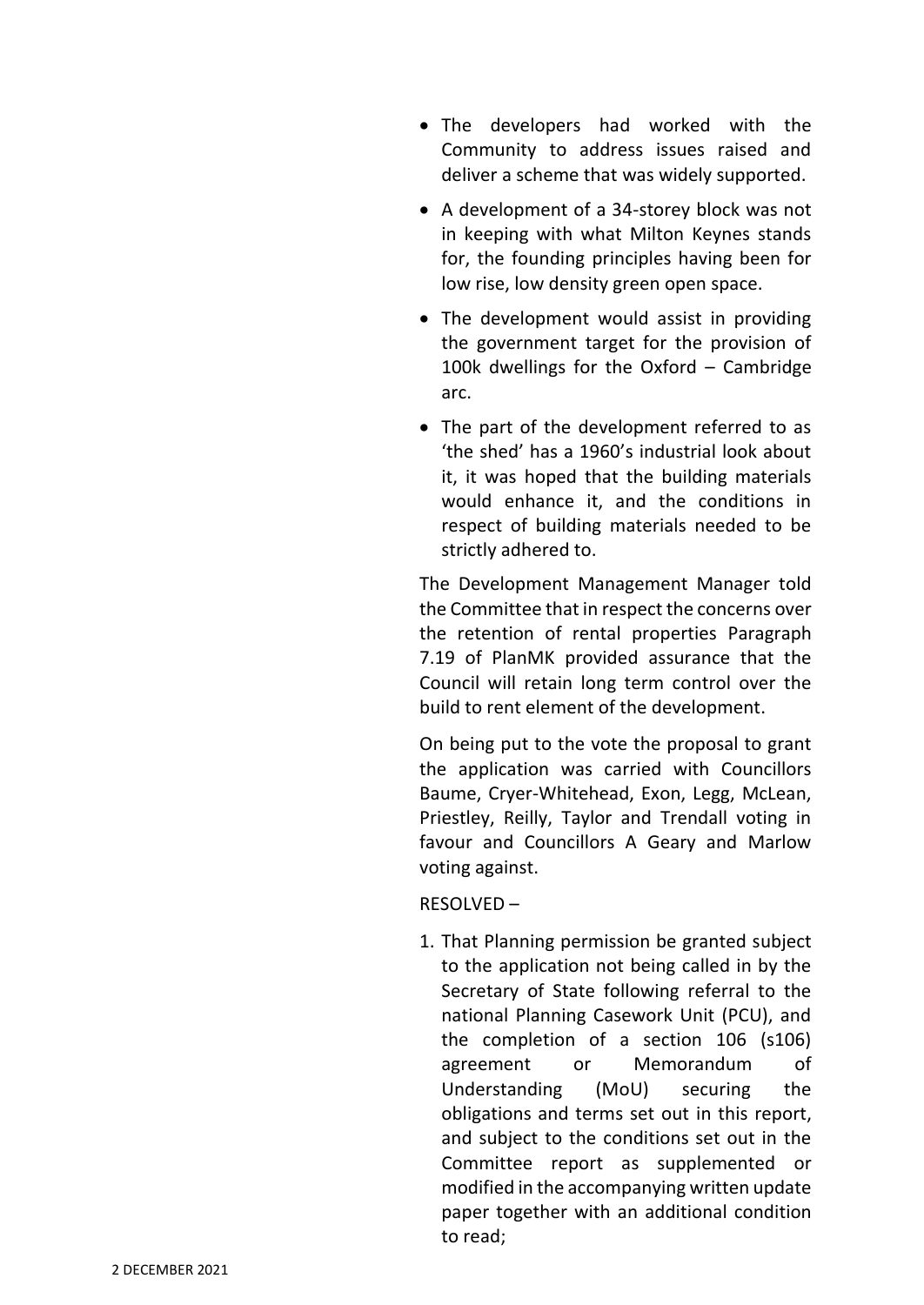'Prior to the first occupation of the development, a strategy for the ongoing management of the community space identified on plan SW-RSH-00-DR-A-P-00100 - Proposed GA Plan - Ground Level shall be submitted to and approved in writing by the Local Planning Authority. The strategy will set out the following: Hours of operation of the space; Management of access; Terms of public use; and Circumstances and days (if any) in which the space will be closed. The development shall thereafter be carried out in full accordance with the terms of the approved strategy and the proposed community space once completed and thereafter shall be used, managed and made accessible by the public in full accordance with the terms of the approved strategy.

Reason: To ensure adequate public benefits from the scheme are retained.'

Together with an informative in respect of tree root protection as detailed within the published update paper.

- 2. In the event that the s106 agreement/MoU is not completed within 28 days following the Committee's resolution, the Head of Planning be delegated authority to extend the period for completion of the s106 agreement, or, in consultation with the Chair and Vice Chairs, refuse permission
- 3. That, (unconditional to the grant of permission), a referral be made to the Cabinet to consider establishing a new parking permit zone between South Eighth Street and South Tenth Street for the exclusive use of existing residents, prior to the first occupation of the development and for the life of the development.
- **21/02516/DISCON DETAILS SUBMITTED FOR APPROVAL TO CONDITION 6 (WATLING STREET /DANSTEED WAY) OF PERMISSION REF. 18/00010/FUL, RELATED TO MINOR AMENDMENTS AT WEA AREA 10-1 - 10-3, WATLING STREET H3 TO H4, MILTON KEYNES FOR REDLAWN LAND LTD - PART OF L&Q GROUP.**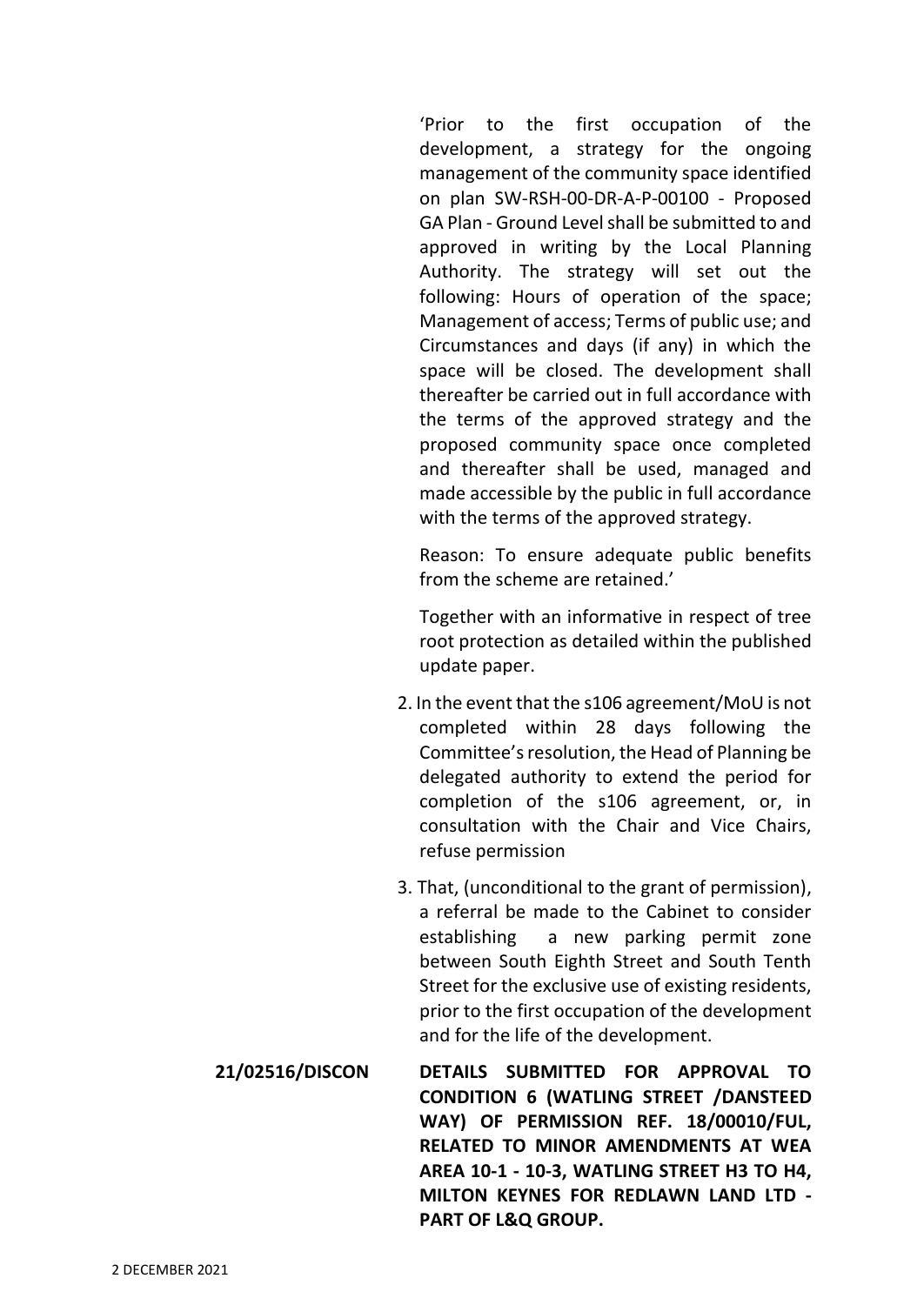Councillor Marlow, having declared an interest, stood down from the Committee during consideration of the application.

The Senior Planning Officer introduced the application with a presentation.

The Committee heard that an update paper addressing late representations had been published and that the recommendation remained that the details submitted pursuant to condition 6 (details of V2 grid road extension) of planning permission ref. 18/00010/FUL be approved.

The Committee heard from objectors who, in summary, commented that;

- The pedestrian crossing that would provide access to Hazeley Academy, proposed to be on the new section of road, was unsuitable and presented a significant road safety risk.
- Milton Keynes generally sought to provide safe crossings where fast moving vehicles, pedestrians and cyclists were separated, and those principles should be adhered to in that instance.
- Putting a crossing at street level would encourage people to cross the road along the stretch of road as well as at the marked crossing point.
- The Highways Officers, in the report, stated that the road needed to be built in accordance with the manual for roads and bridges and therefore the speed limit could be changed by the Committee.
- The road should have a 30mph speed limit applied if the crossing outside the school, as proposed, was built.
- The school was attended by a high volume of pupils who travel by bicycle.
- Despite the mitigation proposed for noise further work should be done to properly assess the impact.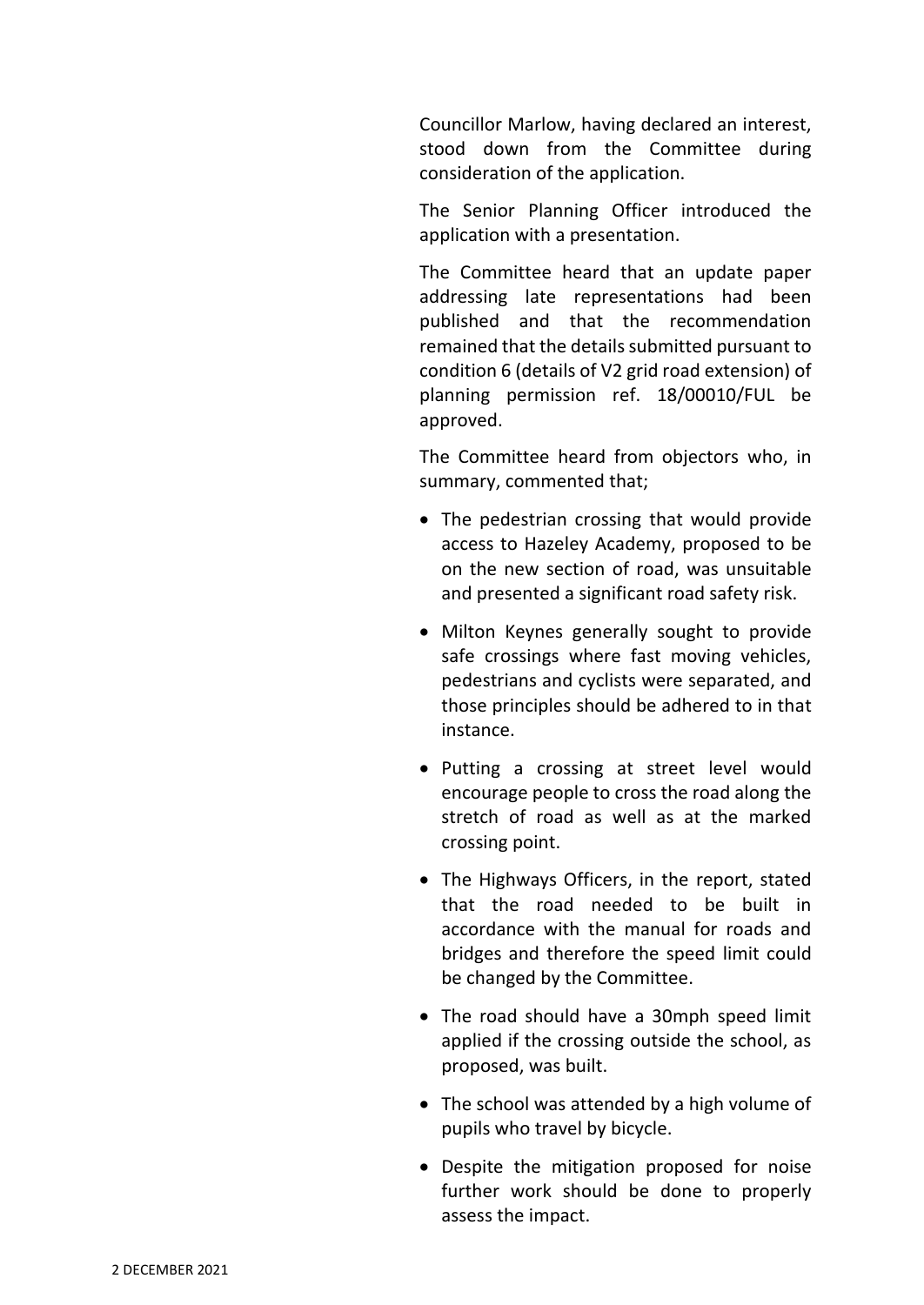The Applicant's agent told the Committee that the design was a technical submission that had been put together by civil engineers based on industry standards. The redway was wider than average to accommodate and encourage pedestrian and cycle use which was anticipated to be significant at peak periods.

It was further commented that the main pedestrian access was via a footpath to the south of the site and was served by an underpass at that location.

The road would be given 'Clearway status' which would prohibit any stopping on the highway.

The applicant's agent told the Committee that the proposed speed limit had been set by the Council in accordance with the policies applied to grid roads, but confirmed that the developers would not object to a lower limit.

Councillor Legg, seconded by Councillor Exon, proposed that that the details submitted pursuant to condition 6 (details of V2 grid road extension) of planning permission ref. 18/00010/FUL be approved.

Councillor Cryer-Whitehead expressed concern that the report made no reference to the Walnuts School which was for pupils all of whom are on the Autistic Spectrum and was situated opposite Hazeley Academy.

Members of the Committee recognised the comments by objectors in respect of Grid Roads being separated from pedestrians and cyclists and commented that the proposals were contrary to those principles.

Councillor Taylor, recognising the significant risk to road safety, asked that a recorded vote be conducted when deciding the application.

Councillor A Geary concurred with the comments and remarked that the design and proposals did not meet the general principles applied to a Grid Road and therefore he could not support a discharge of the condition to submit plans for a grid road.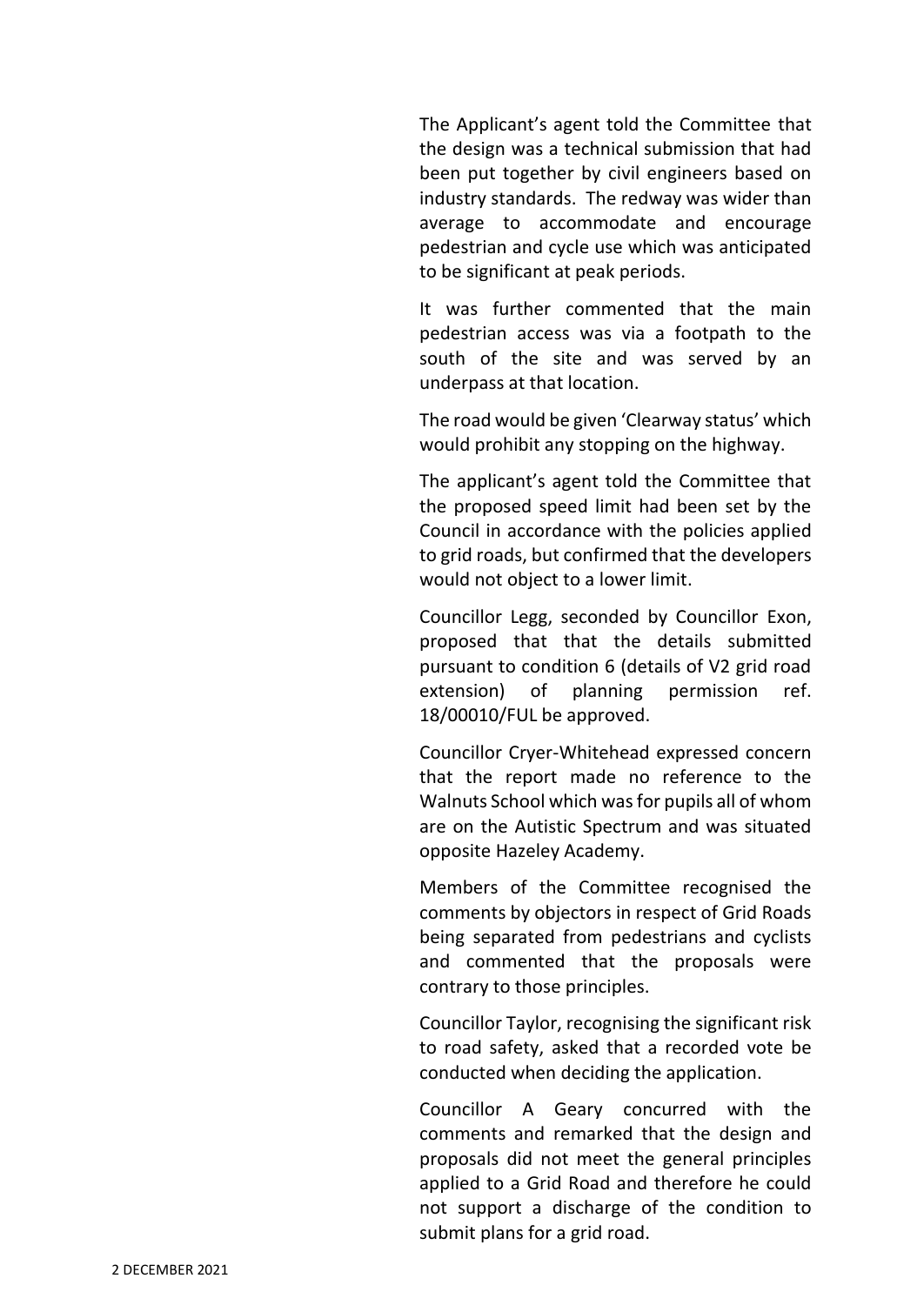Councillor Trendall reminded the Committee that some Grid Roads were in close proximity to housing and schools but agreed that where the inclusion of the pedestrian crossing was not compatible with the general principles, there was a requirement for a foot bridge.

Councillor McLean expressed concern that should an underpass or footbridge be considered there remained an option for people to seek the shortest route and attempt to cross the road unless there was 'Harris Fencing' down the centre of the road.

The Head of Highways told the Committee that the proposals had been safety audited and therefore the design parameters and design speed were considered acceptable in Highways terms.

The Senior Planning Officer reminded the Committee that the layout of the grid road had been approved and that the application was in respect of specific element. In respect of safety, the proposals had been assessed against a Highway Safety Audit. The Senior Solicitor advised the Committee that the technical advice identified the technical details as being satisfactory, and if there was no other technical advice, the council could be vulnerable for costs in any appeal.

On being put to the vote the proposal to discharge the condition was lost with Councillors Exon, Legg, Reilly and Trendall voting in favour and Councillors Bowyer, Cryer-Whitehead, A Geary, McLean, Priestley and Taylor voting against.

Councillor Baume abstained from the vote.

The Chair adjourned the meeting to allow Officers to consider the views of the Committee and make a recommendation in respect of which policies withing PlanMK would be appropriate reasons for refusal.

On resuming the meeting, the Chair, invited Councillor A Geary to propose a motion.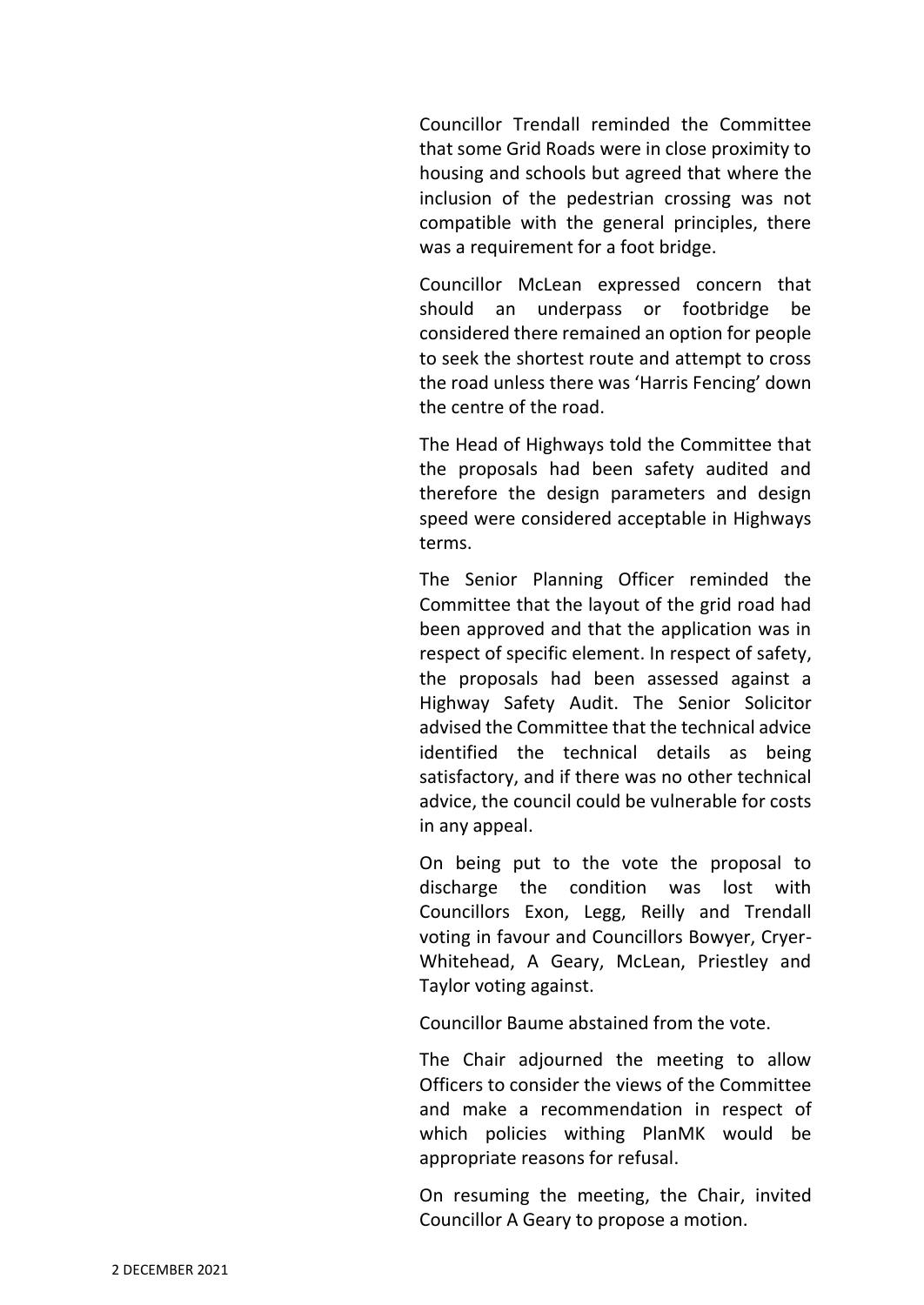Councillor A Geary, seconded by Councillor Taylor, proposed that, notwithstanding the evidence and information, both written and spoken, before the Committee, The Committee remained unconvinced that the proposal met the necessary highway safety levels that it would wish to see and therefore was in conflict with policies CT2 and CT8(d) of PlanMK. The final wording of the notice being delegated to the Head of Planning in consultation with the Chair and Vice Chairs of the Committee.

On being put to the vote the proposal was carried with Councillors Bowyer, Cryer-Whitehead, A Geary, McLean, Priestley and Taylor voting in favour and Councillors Exon, Legg, Reilly and Trendall voting against.

Councillor Baume abstained from the vote.

RESOLVED –

- 1. That the Application to discharge Condition 6 (Watling Street /Dansteed Way) of permission ref. 18/00010/FUL, related to minor amendments at WEA area 10-1 - 10-3, Watling Street H3 to H4, Milton Keynes be refused as the Committee does not consider that the scheme meets the necessary highway safety standards and is therefore in contravention of policies CT2 and CT8(D) of Plan:MK.
- 2. That the final details of the refusal decision notice be delegated to the Director of Planning and Placemaking in consultation with the Chair and Vice Chairs of the Committee.

# **DCC45 ENFORCEMENT UPDATE RELATING TO PINK PUNTERS AT THE PINK PUNTER, 2 WATLING STREET, BLETCHLEY, MILTON KEYNES**

Councillor Marlow re-joined the meeting.

The Committee considered a report, introduced by the Development Management Manager in respect of the ongoing enforcement actions at 2 Watling Street, Milton Keynes.

The Development Management Manager gave the Committee an overview of the report and the planning and enforcement history of the premises.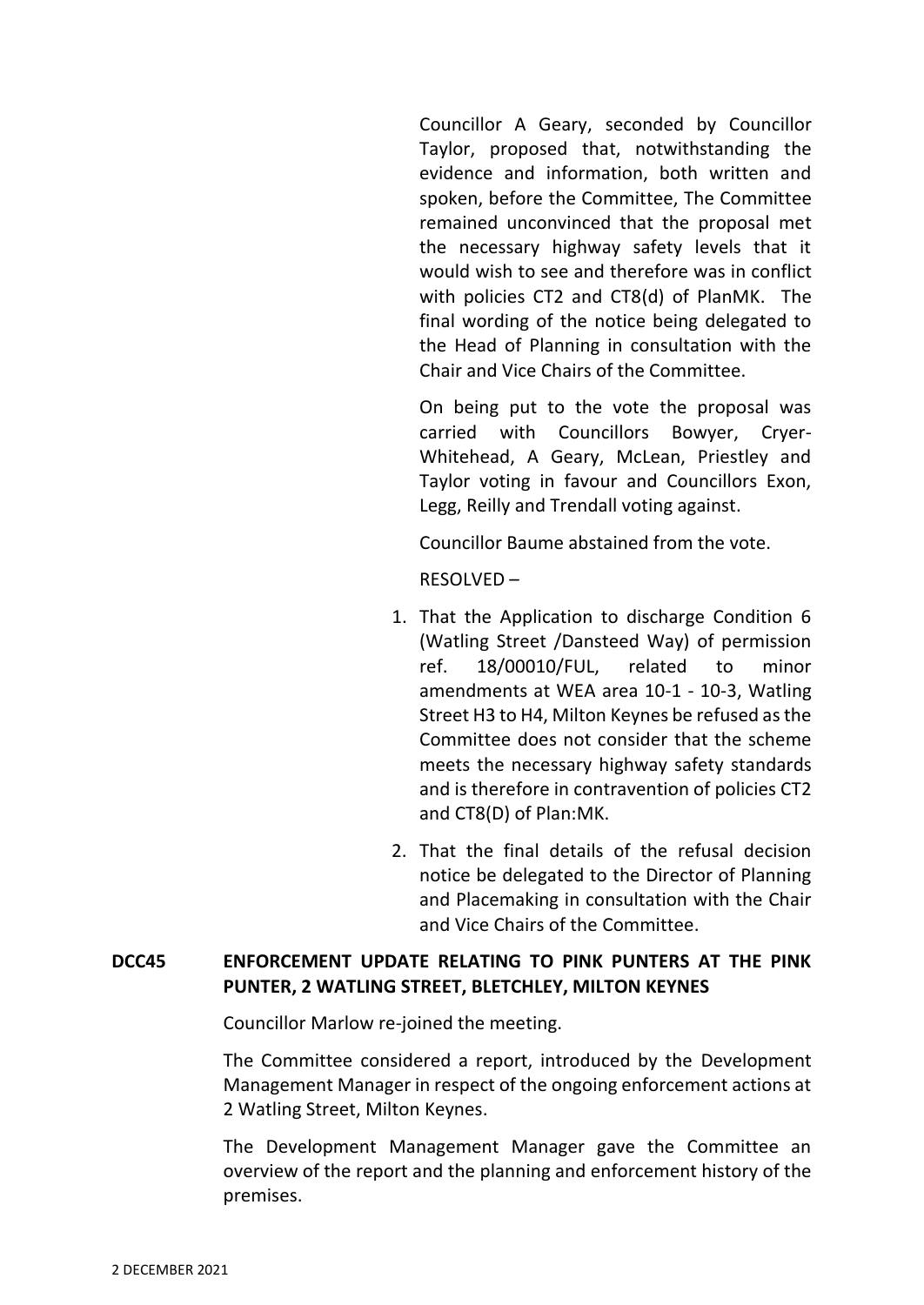It was noted that since the last report an additional enforcement notice in respect of some containers situated on the site has been served, and was being appealed by the landowner. The Committee also heard that a Breach of Condition notice had also been served in respect of cycle storage.

The Development Management Manager explained that Officers were trying to get to a position where they could work with the landowner to rectify existing breaches and move forward in compliance with normal planning processes, to date that had been met with a degree of resistance by the landowner.

The Chair thanked the Development Management Manager for an indepth comprehensive report.

Councillor A Geary also thanked the author of the report but expressed a degree of disappointment at decisions not to enforce after the landowner has failed to respond to requests for retrospective applications where work has been carried out without any permission. He did however understand the conclusions that Officers had reached in respect of those decisions.

Councillor A Geary also expressed concern that no action had been taken by Highways Officers in respect of the security hut and asked that the Development Management Manager relay the Committee's disappointment to the Head of Highways in the strongest terms and ask that a report be provided to the Committee.

Councillor McLean repeated the thanks extended for the comprehensive report and expressed disappointment at the Landowners reluctance to engage with the Council, he stated that the landowner needed to understand that the Committee and Planning service wanted to work with him to regularise the works that had been conducted and that any future applications would be treated fairly and with no preconceptions.

Councillor Legg, seconded by Councillor Exon, proposed that the report be noted, and the actions and timescales set out in the report be agreed.

Councillor A Geary proposed that an addition motion to read 'The Committee expresses disappointment with the position it finds itself in and encourages active engagement with the Landowner in the future' be agreed. This was seconded by Councillor Bowyer.

Councillor Trendall stated that the Committee needed to make it clear that the use of 'expediency' to avoid planning laws was no longer an acceptable position, however he did not support the inclusion of the statement proposed in the resolution.

Councillors Reilly and Legg both concurred with the view expressed by Councillor Trendall.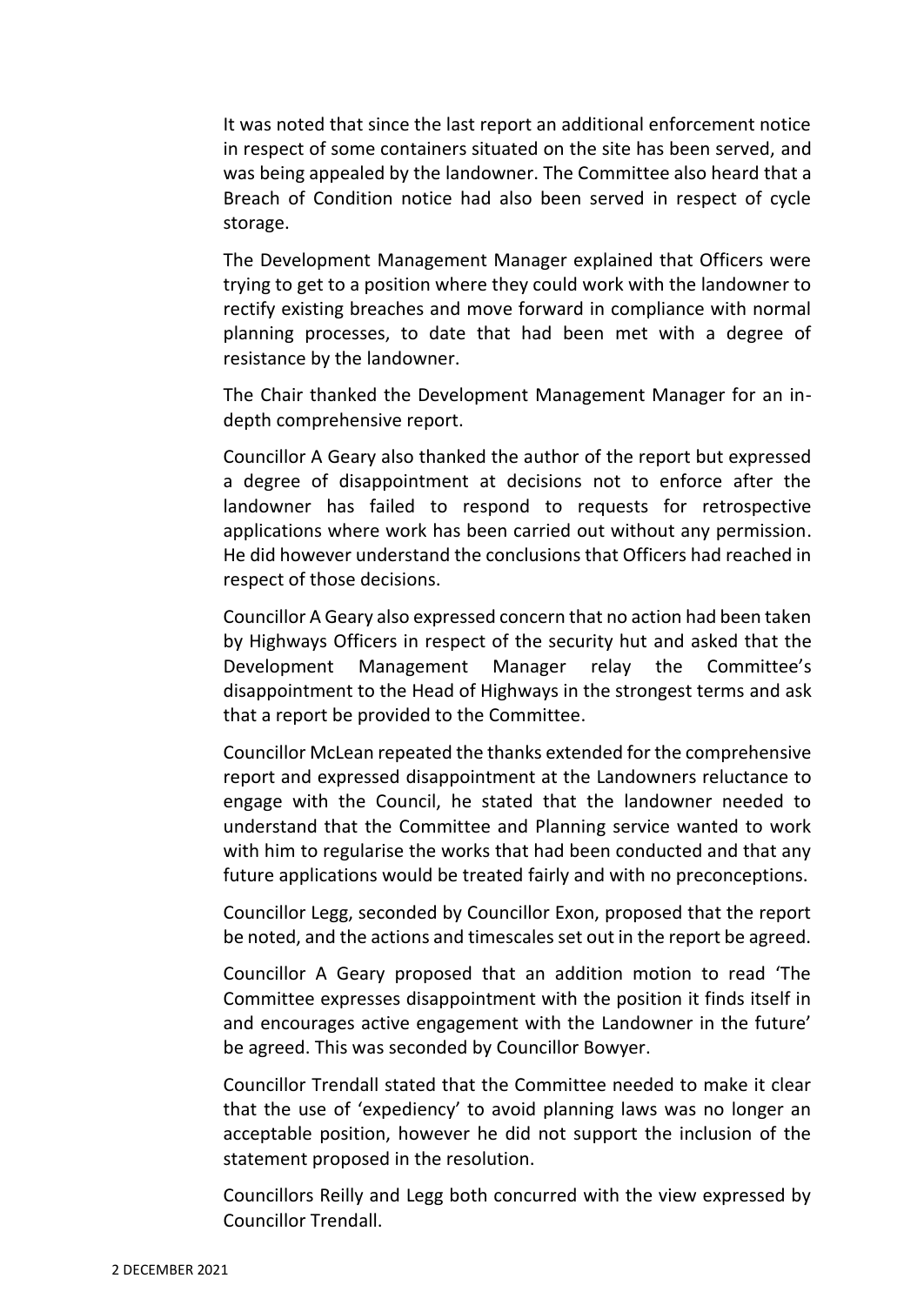Councillor A Geary stated that he recognised the concerns raised and withdrew the motion.

The motion proposed by Councillor Legg was carried unanimously.

RESOLVED –

- 1. That the report be noted, and the actions and timescales set out in the report be agreed.
- 2. That a report be provided to the Committee in respect of the Security Hut and proposed action by Highways Officers.

### **DCC46 EXTENSION OF MEETING**

RESOLVED –

That the meeting be extended to conclude the business

### **DCC47 2021-12-02 6 MONTHLY PERFORMANCE REPORT**

The Committee considered the 6 Monthly Development Management Performance report presented by the Development Management Manager.

The Committee heard that resourcing the team had proven a significant problem, which was a picture seen throughout the Country. This had naturally had a negative impact on performance and targets.

It was however, noted that the percentage of approvals was good and was supporting the Growth aspirations for Milton Keynes, this was being achieved by working closely with applicants at pre-application stages.

Planning Appeals remained at a low level relative to the high number of applications that were received and dealt with. Of those about 50% were allowed.

The report also set out details of Planning Enforcement work and it was noted that for the most part target timescales were being met.

It was noted that a significant number of enforcement complaints that were received related to non-planning matters or permitted development, neither of which were matters that the Enforcement Team could act on. Work was being conducted to seek to put better explanation on the Council Website but also to work with Parish Councils to improve the understanding of what were planning breaches the Enforcement Team were empowered to deal with.

It was also noted that a new Enforcement Team Manager had been appointed and would be seeking to make further improvements to the process.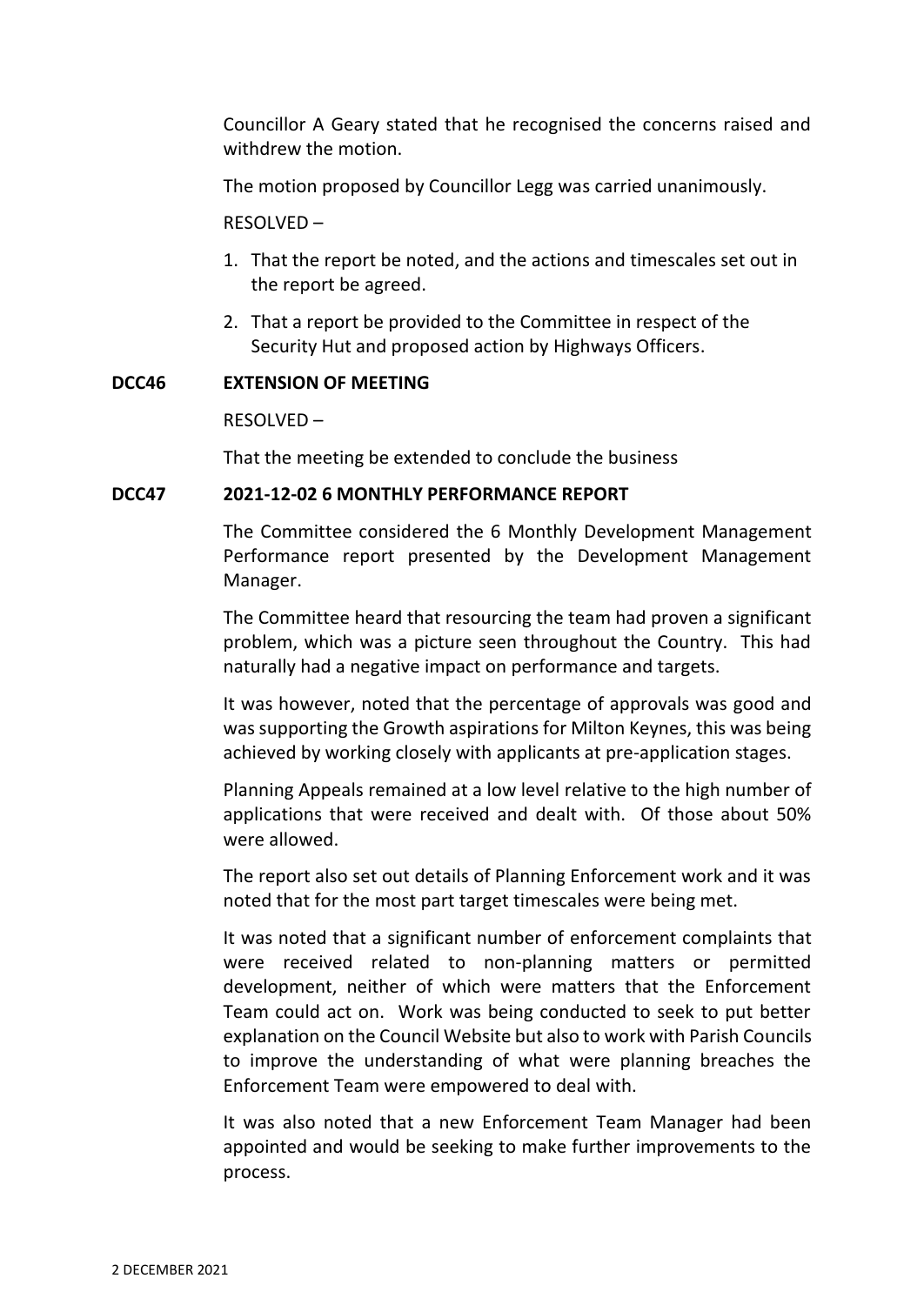The Committee heard that an audit of planning decision notices had been undertaken and deficiencies, as detailed in the Committee report, had been identified. It was recognised by the Planning Service that the findings were not good, a procedure had been established to avoid erroneous decision notices being issued, however due to the negligence of an individual, who had failed to follow the set process had led to a significant number of erroneous notices being issued. Immediate action had been taken in respect of that Officer and work had been conducted to seek to put right the errors wherever possible. It was the case that the majority of omissions on notices did not have a detrimental impact and where they did dialogue and agreement with applicants had been successful in resolving issues.

The Committee heard from Ms A Stainsby, Mr D Stabler and Councillor P Geary during consideration of the Item, who expressed concerns in respect of practices and communication.

It was also commented that, in respect of the erroneous issuing of decision notices, there were systematic failures in the planning service.

The proactive approach to giving members of the Committee details of errors that have been found was a welcome initiative, however the papers demonstrated that there was a need to stop mistakes before they were made before rather than identifying errors after the event.

Members of the Committee recognised the difficulties in recruiting staff, and further it needed to be recognised that mistakes would be made but it was learning from them and improving systems to address them that was of the greatest importance.

It was further commented that the report demonstrated that there was a framework for improvement in place.

In response to a request for additional information in respect of the Planning Improvement Board, the Head of Planning told the Committee that the Board was chaired by the Deputy Chief Executive and was looking at processes that were in place within the Planning Service to seek to identify and address any weaknesses that could be identified. The board was made up of Officers. As an example of the work carried out the Head of Planning referred the Committee to the annex to the Committee report in respect of planning enforcement. The Committee heard that Member's engagement had been through producing an Interim Improvement Plan that had been circulated to Councillors for comment. It was also noted that a peer review was scheduled for early 2022 that would further inform the Board.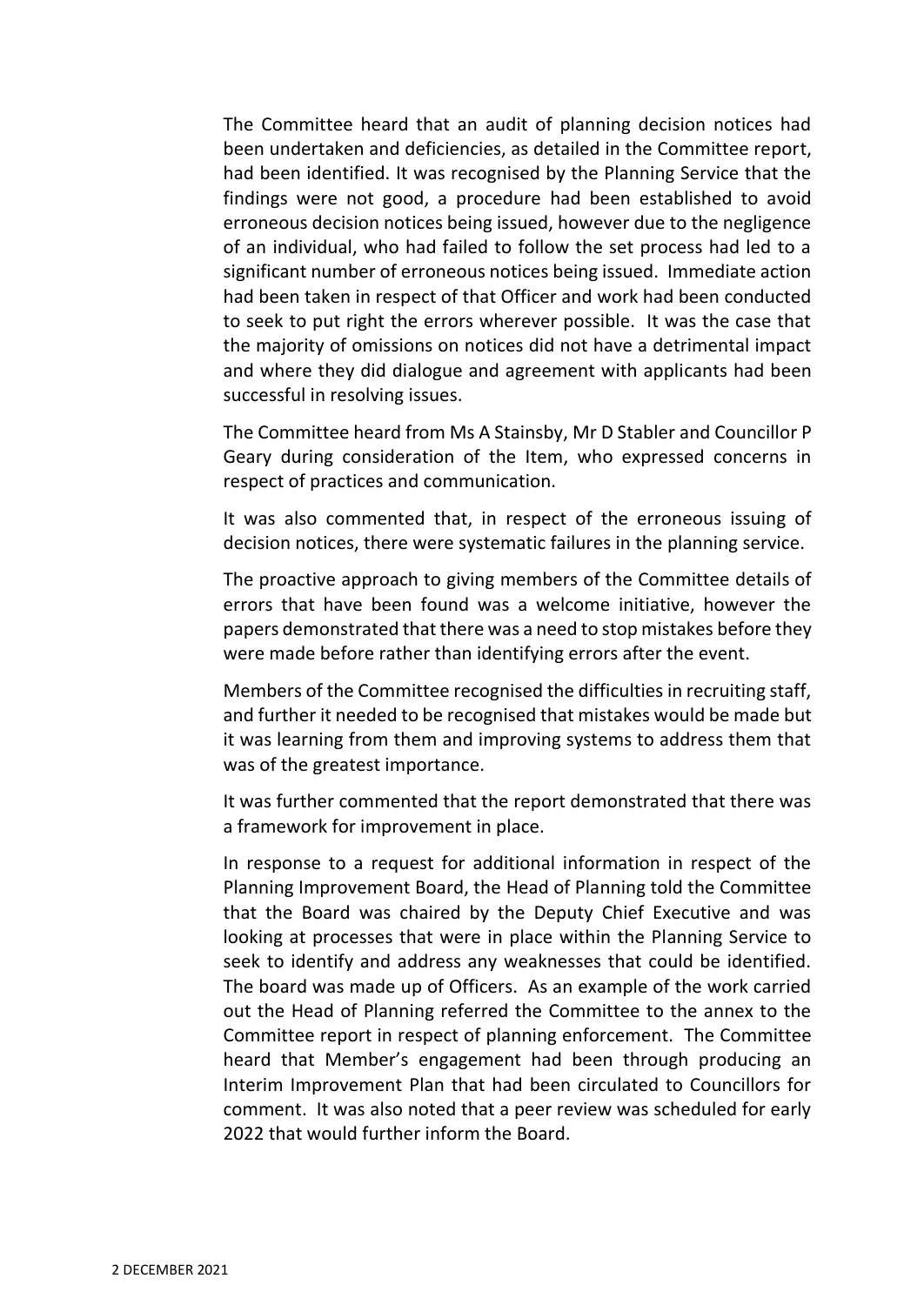Councillor Bowyer asked that consideration be given to circulating minutes from the Board and whether Councillors could attend the meetings, the Head of Planning confirmed that he would make the comments known to the Deputy Chief Executive as the chair of the Planning Improvement Board.

Councillor A Geary stated that he recognised fully the comments from the public speakers, he told the Committee that he was disappointed at the Political interference in the Planning process, he was concerned that an LGA peer review was often timed when things were improving and that past experience had suggested that after a review things did not improve further.

He further stated that he believed as the public facing part of the planning process, the Committee should seek to engender the confidence of the public, including applicants and objectors. He believed that it was clear that the perception of the planning service was at an alltime low, also it ought not to be forgotten that when looking at results of appeals, it needed to be remembered that on occasions it was necessary for Councillors to support the electorate when coming to decisions which may sometimes conflict with planning law.

Councillor Trendall reminded the Committee that everyone was susceptible to making mistakes and the volume of applications handled by Planning Officers was such that mistakes would occur.

Councillor McLean, noting that new procedures had been put in place using IT asked that members be afforded the opportunity to view Officers undertaking the process of issuing a Decision Notice to satisfy themselves that the necessary safeguards were in place.

Councillor Baume stated that she welcomed the improvements that had been made through the Planning Improvement Board and that the LGA Peer Review scheduled for early 2022 was a positive and welcome step.

The Chair stated that he regretted that the planning service had become a political issue but also told the Committee that he was disappointed that the regular public criticism by Members of officers had continued and was demoralising for staff and was not assisting in recruiting new staff who did any research before applying for positions. It was also commented that recruiting was inhibited by private sector opportunities.

Members were invited to submit any written comments in respect of the Enforcement Plan to the Development Management Manager.

### RESOLVED –

That the report be noted.